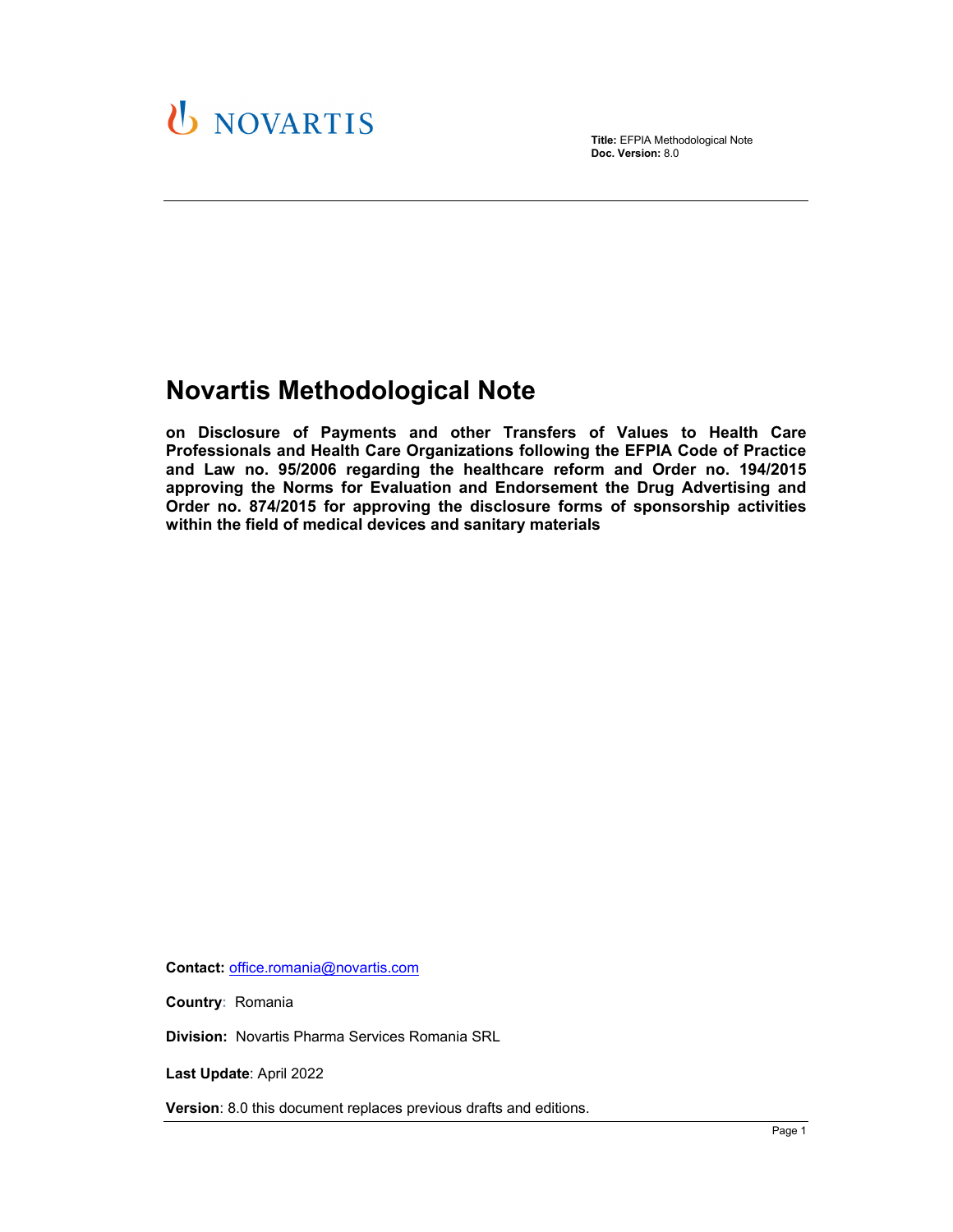# U NOVARTIS

### **Table of Contents**

| 1. |                                                                                       |
|----|---------------------------------------------------------------------------------------|
| 2. |                                                                                       |
| 3. |                                                                                       |
| 4. |                                                                                       |
| 5. | Novartis' Disclosure Recognition Methodology and Related Business Decisions 5         |
|    | 5.1                                                                                   |
|    | 5.2                                                                                   |
|    | 5.3                                                                                   |
|    |                                                                                       |
|    | 5.3.2 Transfer of Values Related to Contribution to Costs of Events7                  |
|    | 5.3.2.1 Transfer of Values Related to Contribution to Costs of Events - Sponsorship   |
|    | 5.3.2.2 Transfer of Values Related to Contribution to Costs of Events - Registration  |
|    | 5.3.2.3 Transfer of Values Related to Contribution to Costs of Events - Travel &      |
|    | 5.3.3 Transfer of Values Related to Contribution to Fees for Service and Consultancy9 |
|    | 5.3.3.1 Transfer of Values related to Contribution to Fees for Service and            |
|    | 5.3.3.2 Transfer of Values related to Contribution to Fees for Service and            |
|    |                                                                                       |
| 6. | Measures Taken to Ensure Compliance with Data Privacy Requirements 11                 |
|    | Safeguarding Measures to Address Lawful Collection, Processing and Transfer of<br>6.1 |
|    | 6.2                                                                                   |
| 7. |                                                                                       |
| 8. |                                                                                       |
| 9. |                                                                                       |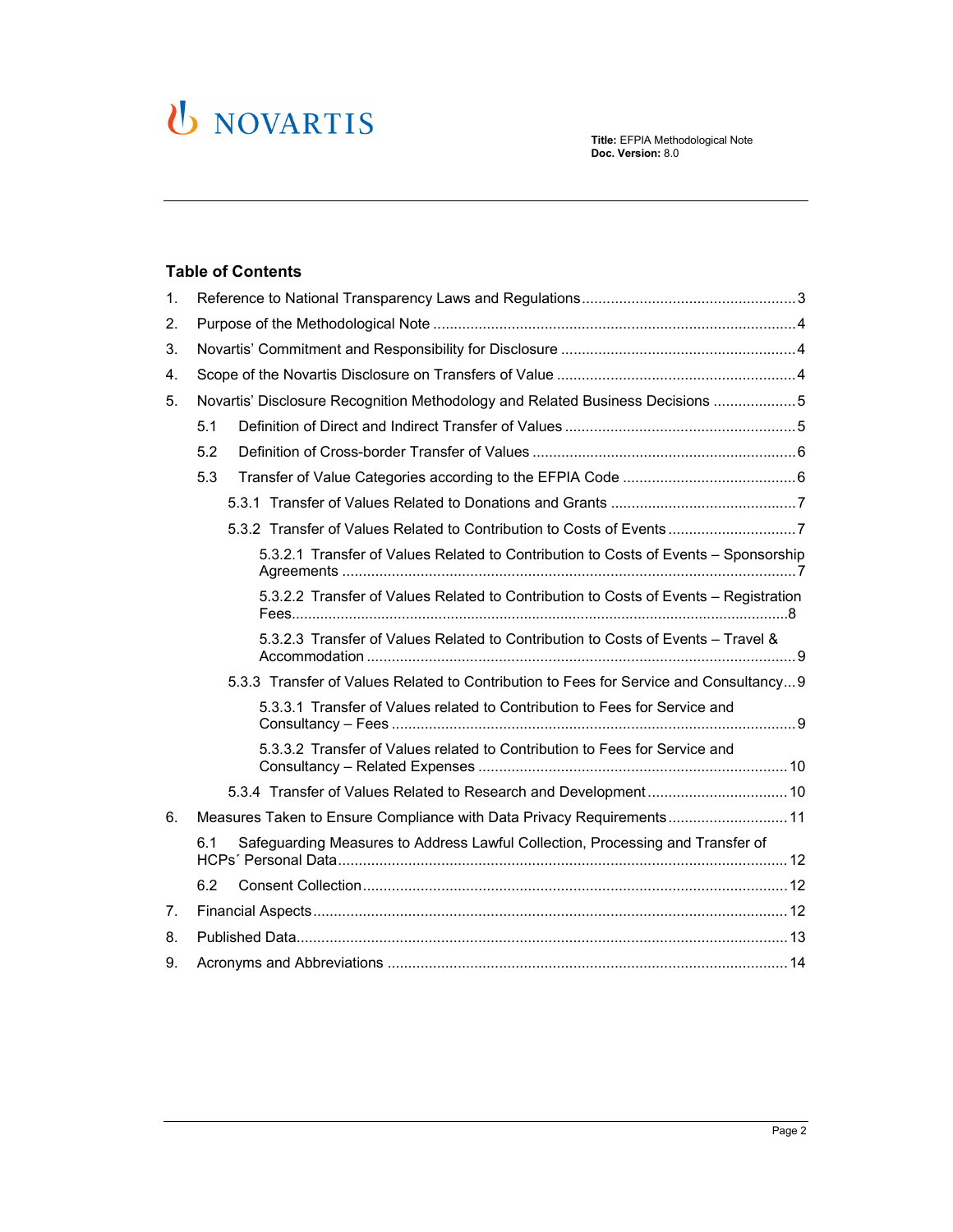

## **1. Reference to National Transparency Laws and Regulations**

Novartis supports laws and regulations that promote transparency around relationships between healthcare companies, Healthcare Professionals (HCPs) and Healthcare Organizations (HCOs) associated with Transfers of Value (ToVs)<sup>1</sup> related to prescriptiononly medicines by establishing a single, consistent transparency standard in Europe for disclosing ToVs across its divisions and European countries, by following the EFPIA transparency requirements and requirements set in local transparency laws.

As a Novartis Company and member of the national EFPIA Member Association AB, Novartis Pharma Services Romania SRL complies with the obligation to collect, disclose and report ToVs related to prescription-only medicines to HCPs/HCOs in accordance with the:

- EFPIA Code On Disclosure Of Transfers Of Value From Pharmaceutical Companies To Healthcare Professionals And Healthcare Organizations<sup>2</sup>
- And national transparency laws

Novartis Pharma Services Romania SRL has developed HCP/HCO unique identifiers to ensure that the identity of the HCP/HCO benefitting from the ToVs is clearly distinguishable for each Novartis affiliate.

### **Localization guidance**:

- Law no. 95/2006 regarding the healthcare reform;
- Order no. 194/2015 approving the Norms for Evaluation and Endorsement the Drug Advertising;
- Order no. 874/2015 for approving the disclosure forms of sponsorship activities within the field of medical devices and sanitary materials;
- ARPIM Transparency Code;

l

- EFPIA Board Decision dated 14 April 2016 approving that Romanian disclosure will be made on local format and such reporting is consistent with the EFPIA Disclosure Code
- Note: Further details on the Novartis' position on transparency are given in chapter 3.

<sup>1</sup> A definition on the terms "HCP/HCO" and "ToVs" is provided in chapter 9 of this document.

<sup>2</sup> The 2019 EFPIA Code of Practice (in short: EFPIA Code) states in Section 23.05 *(Methodology)* that "e*ach Member Company must publish a note summarizing the methodologies used by it in preparing the disclosures and identifying Transfers of Value for each category described in Section 23.05. The note, including a general summary and/or country specific considerations, must describe the recognition methodologies applied, and should include the treatment of multi-year contracts, VAT and other tax aspects, currency aspects and other issues related to the timing and amount of Transfers of Value for purposes of this Code, as applicable*".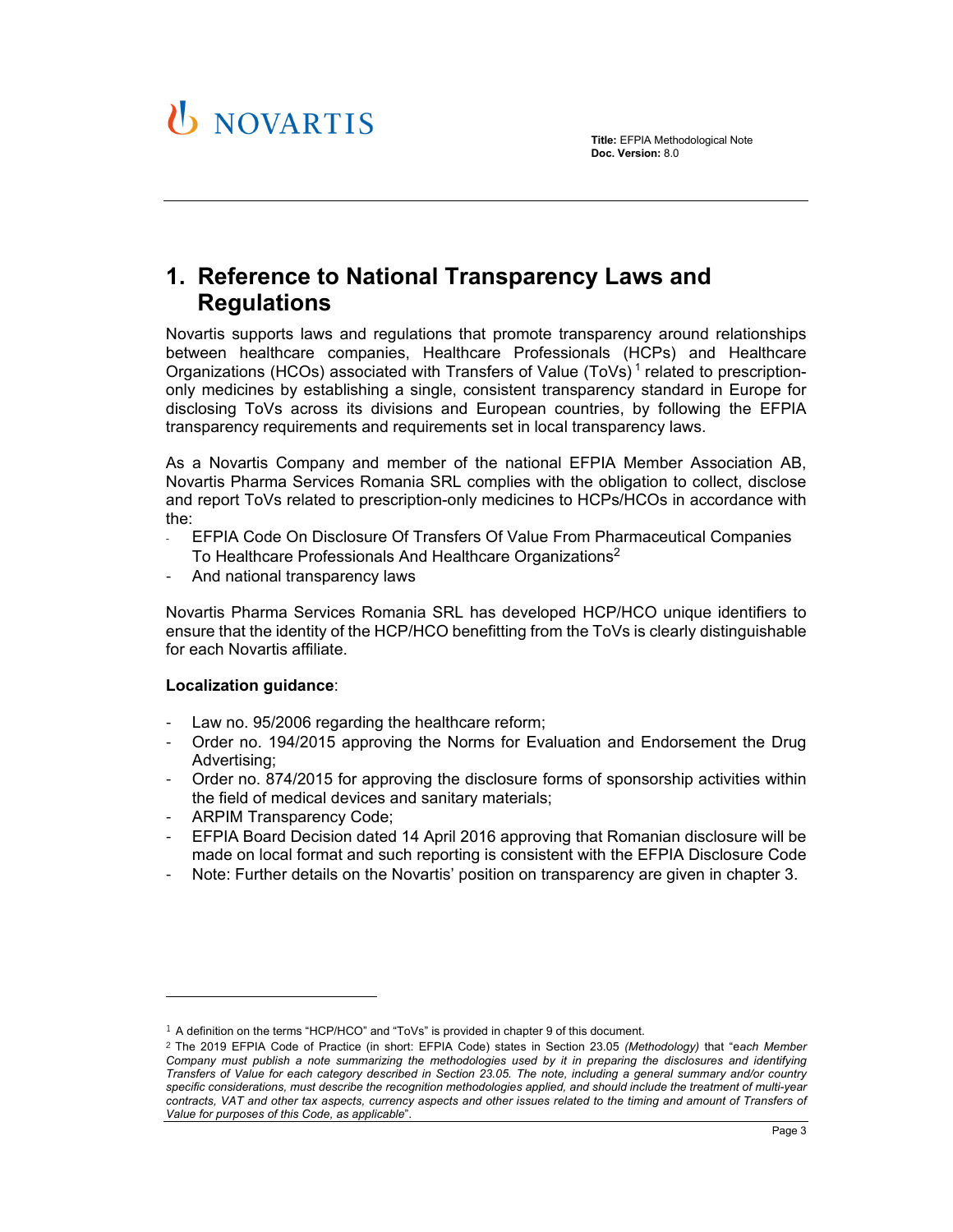

# **2. Purpose of the Methodological Note**

This document is intended to serve as supporting documentation for the 2021 Novartis Pharma Services Romania SRL Disclosure Report. The company's position is based on the interpretation of the current version of the EFPIA Code aligned with local transparency laws (i.e. - Order no. 194/2015 approving the Norms for Evaluation and Endorsement the Drug Advertising).

The Methodological Note summarizes the disclosure recognition methodologies and business decisions as well as country specific considerations applied by Novartis Pharma Services Romania SRL in order to identify, collect and report ToVs for each disclosure category as described in Order no. 194/2015 approving the Norms for Evaluation and Endorsement the Drug Advertising ("Order 194/2015"), which was further accepted by EFPIA as reporting format.

# **3. Novartis' Commitment and Responsibility for Disclosure**

Novartis supports laws and regulations that promote transparency around relationships between healthcare companies and HCPs/HCOs associated with ToVs related to prescription-only medicines.

Novartis establishes a single, consistent transparency standard for disclosing ToVs in all EFPIA countries.

# **4. Scope of the Novartis Disclosure on Transfers of Value**

This 2021 Novartis Pharma Services Romania SRL Disclosure Report is following the disclosure standards pursuant to the local transposition of EFPIA Code and national transparency laws/regulations. Subject to this disclosure report are all direct or indirect ToVs related to prescription-only medicines disclosed by Novartis Pharma Services Romania SRL to or for the benefit of a Recipient made by any Novartis affiliate as described in Article 23 of the EFPIA Code. Further details on the disclosure scope will be provided in chapter 4 of this document.

The legal definition of 'prescription-only medicine' is pursuant to the Law no. 95/2006 regarding the healthcare reform. ToVs related to a group of products that includes prescription-only medicines (e.g. combination products/diagnostics and medicinal products) are reported in total following the disclosure requirements of the EFPIA Code and of the Order no.194/2015.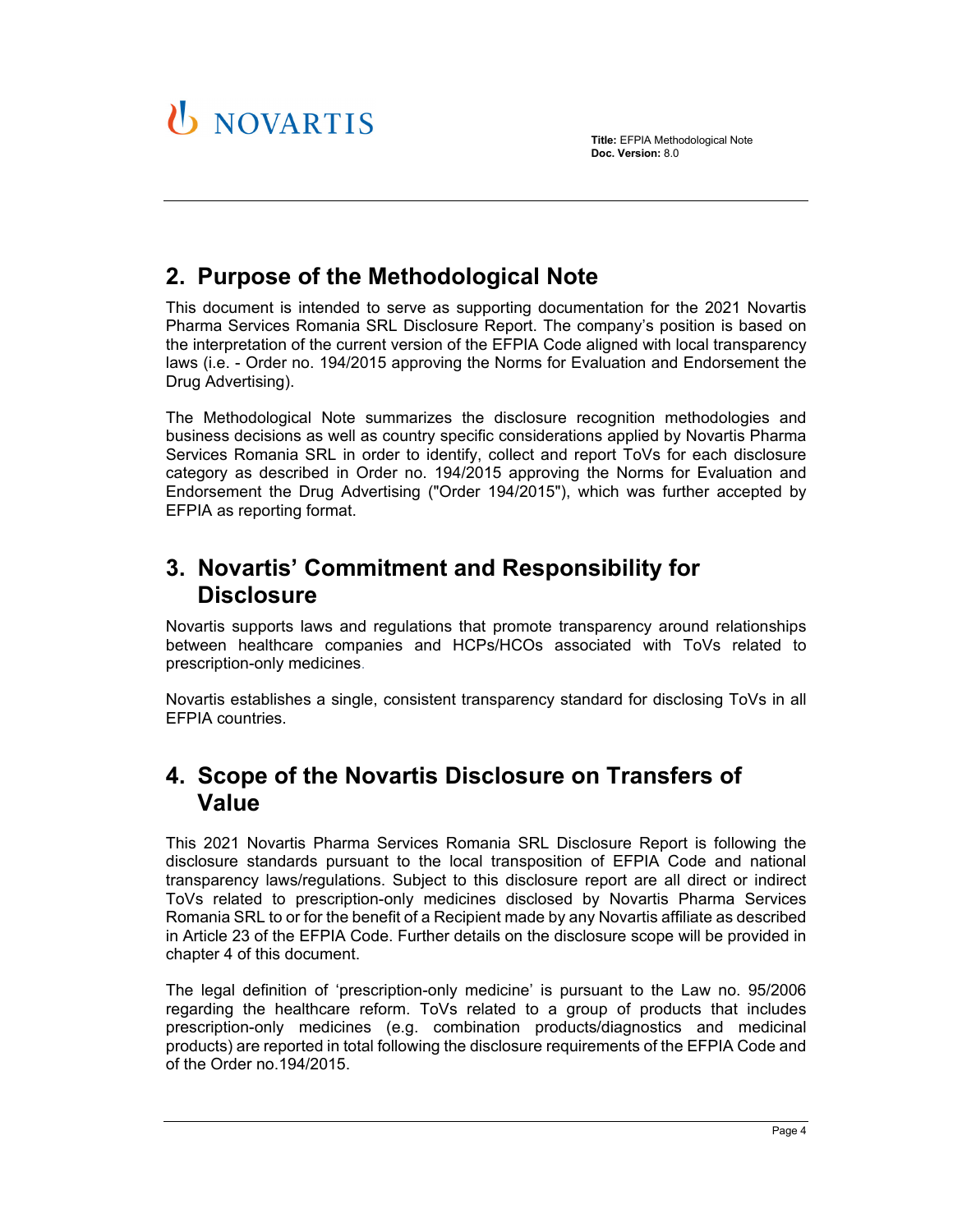# **U** NOVARTIS

**Title:** EFPIA Methodological Note **Doc. Version:** 8.0

In summary:

The 2021 Novartis Pharma Services Romania SRL Disclosure Report covers direct and indirect ToVs, payments, in kind or otherwise, made to HCPs/HCOs in connection with the development and sale of prescription-only medicinal products exclusively for human use, whether for promotional purposes or otherwise.

According to local disclosure methodology, in the disclosure report are included all expenses ToV made to HCPs based on a signed contract, including value of meals, items of medical utility, donations of products.

In this report, Novartis Pharma Services Romania SRL discloses the amounts of value transferred by type of ToVs with data coverage from January  $1<sup>st</sup>$  2021 to December 31 $<sup>st</sup>$ </sup> 2021. Novartis Pharma Services Romania SRL disclosure is performed for the full calendar year 2021.

Whenever possible, Novartis Pharma Services Romania SRL follows the principle of disclosure on individual HCP/HCO level, to ensure that each Recipient is referred to in such a way that there is no doubt as to the identity of the HCP/HCO benefitting from the ToVs. Aggregate disclosure for non Research and Development ToVs is only used in exceptional cases, e.g. if consent could not be obtained despite best efforts or in case of withdrawal of consent.

This report also includes Transfer of Values made by Advanced Accelerator Applications and Novartis Gene Therapies.

## **5. Novartis' Disclosure Recognition Methodology and Related Business Decisions**

This chapter represents the central pillar of this Methodological Note. It provides comprehensive information on the terminology definitions, recognition methodology and business decisions that affected how the published ToVs data was established for each category of the disclosure report.

### **5.1 Definition of Direct and Indirect Transfer of Values**

Novartis Pharma Services Romania SRL applies the EFPIA definition of ToVs as outlined in EFPIA Code Definitions pursuant to the Law no. 95/2006 regarding the healthcare reform, Order 194 I 2015 and Order no. 874/2015.

According to the EFPIA Code Definitions, the following definitions apply throughout this report:

Direct ToVs are defined as those ToVs, payments or in kind, made directly by the Novartis affiliate to the benefitting HCPs/HCOs.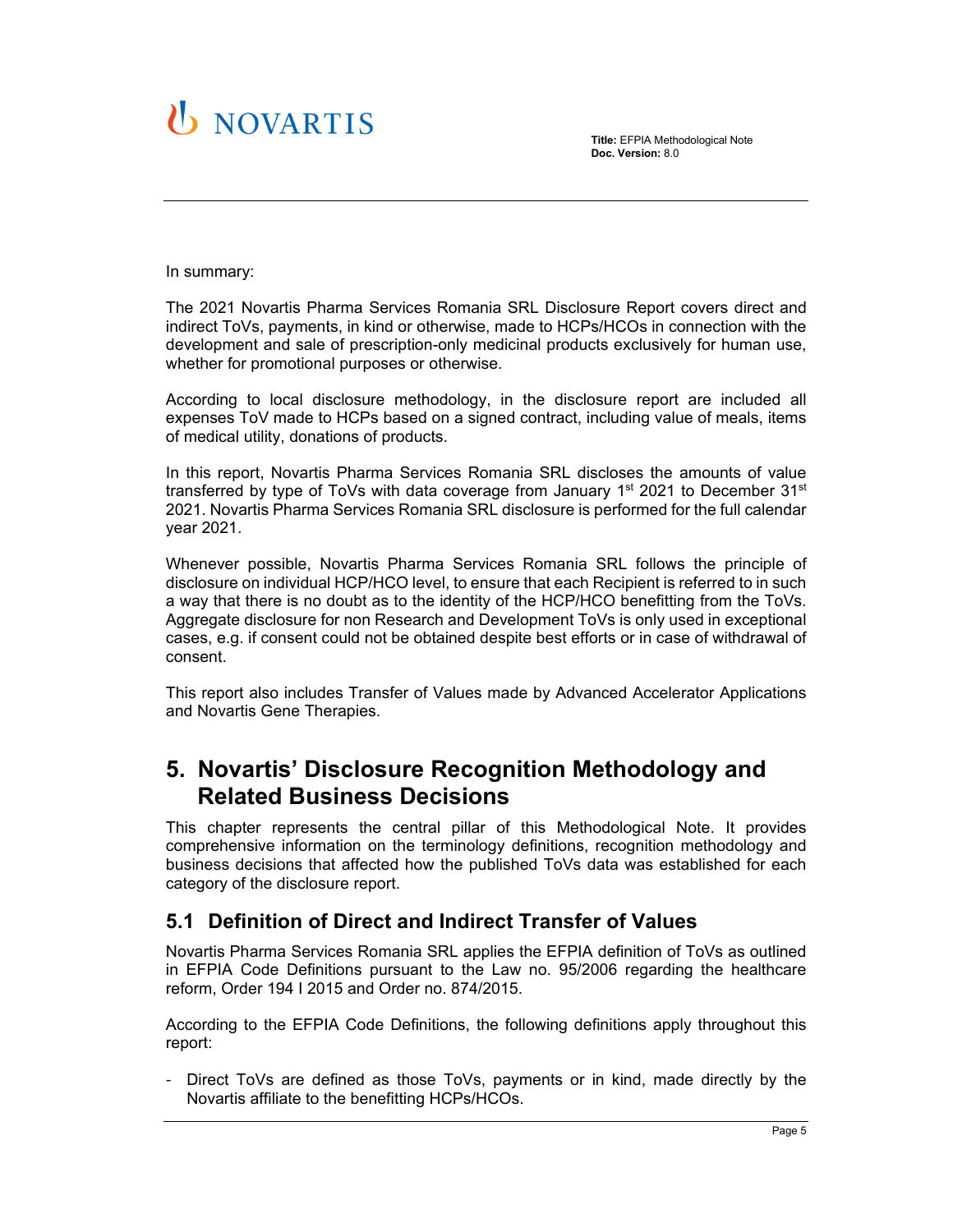

- Indirect ToVs are defined as those ToVs made through an intermediary (third party) on behalf of a Novartis affiliate for the benefit of HCP/HCO where the Novartis affiliate knows or can identify the HCP/HCO that benefits from the ToVs.

In general, ToVs are reported at the level of the first identifiable Recipient which falls under the EFPIA definition of an HCP/HCO. To the extent possible, disclosure is made under the name of the individual HCP or at the HCO level, as long as this could be achieved with accuracy, consistency and compliance with the EFPIA Code and pursuant to the Law no. 95/2006 regarding the healthcare reform, Order no. 194 /2015 and Order no. 874/2015. Where a ToV was made to an individual HCP rendering services on behalf of an HCO indirectly via this HCO, such ToVs are only disclosed once on either Recipient level.

Generally, ToVs to HCPs via an HCO are disclosed at the first level Recipient (HCO). When a tripartite contract exists between Novartis Pharma Services Romania SRL an HCO and an HCP, with the HCP as benefitting party, ToVs are disclosed at HCP level. If Novartis Pharma Services Romania SRL holds a contract with a non-HCO Third-Party vendor acting on behalf of Novartis Pharma Services Romania SRL and who is contracting independent HCP/HCO to provide a reportable activity, ToVs are disclosed at the individual subcontracted HCP/HCO level.

## **5.2 Definition of Cross-border Transfer of Values**

Novartis Pharma Services Romania SRL applies the EFPIA definition of cross-border ToVs as being a Transfer of Value to an HCP/HCO that **occurred outside** the country where the Recipient has its primary practice, principal professional address or place of incorporation provided that this country is an EFPIA regulated country.

In general, such ToVs are disclosed in the country where the Recipient has its principal practice, principal professional address or place of incorporation - pursuant to the local transparency regulations.

## **5.3 Transfer of Value Categories according to the EFPIA Code**

Novartis Pharma Services Romania SRL applies the EFPIA definition of the ToVs categories pursuant to the the Law no. 95/2006 regarding the healthcare, Order 194/2015 and Order no. 874/2015.

The following categories constitute the local transparency law disclosure for the 2021 Novartis Pharma Services Romania SRL EFPIA Disclosure Report

- Donations and grants to an HCO
- Contribution to costs related to events to an HCO/HCP, such as:
	- Sponsorship agreements
	- ‐ Registration fees
	- ‐ Travel and accommodation
	- ‐ Meals
- Fees for service and consultancy to an HCO/HCP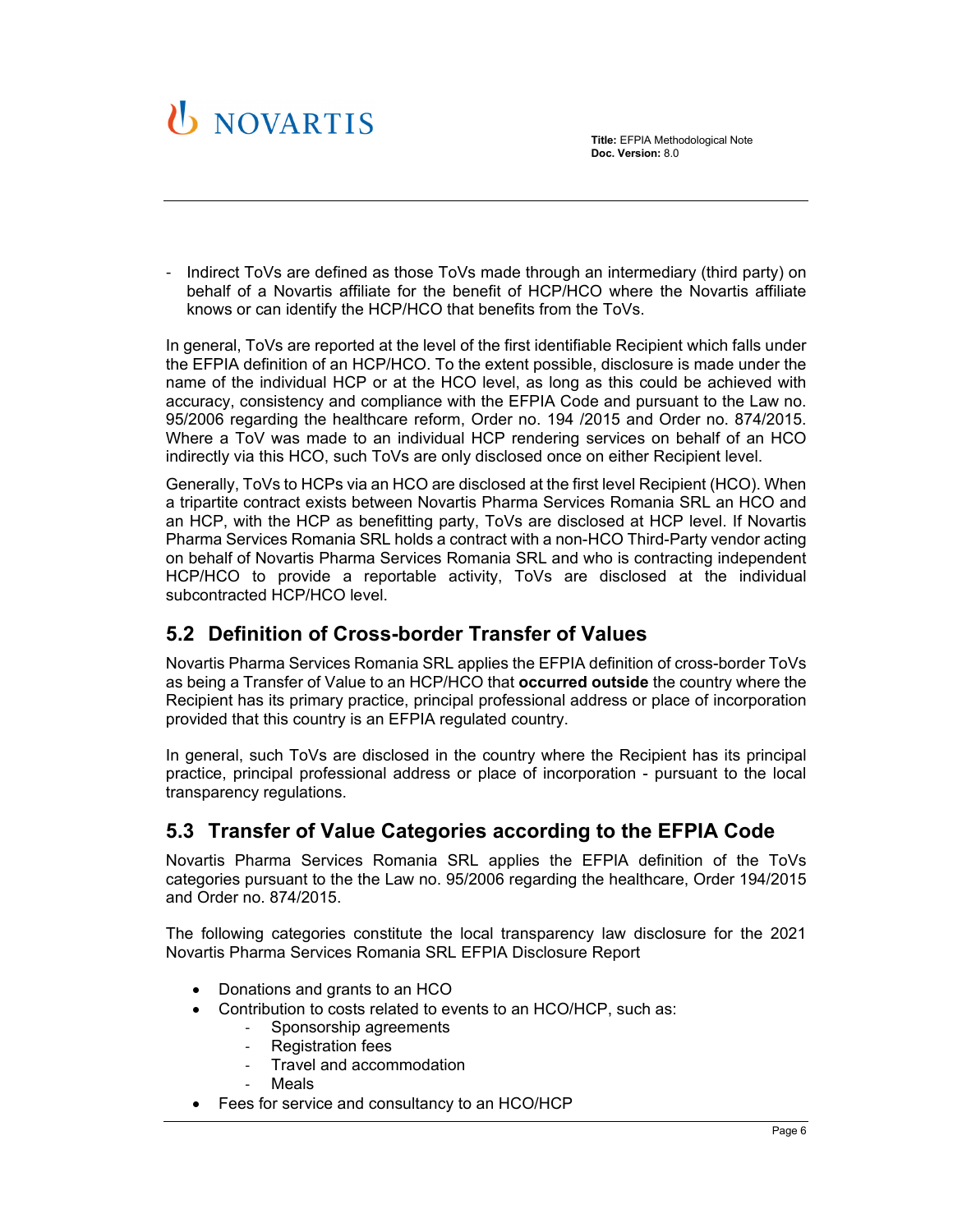

- ‐ Fees for service and consultancy
- ‐ Expenses related to fees for service and consultancy
- Research and development (reported as aggregated data)

Details on the recognition methodology and business decisions affecting how the published ToVs data was constructed for each category can be found in the subsequent sub-chapters.

## **5.3.1 Transfer of Values Related to Donations and Grants**

Novartis Pharma Services Romania SRL applies the definition of the "Donations and Grants" category pursuant to the Law no. 95/2006 regarding the healthcare reform, Order 194/2015 and Order no. 874/2015.

Grants to a hospital/university department or teaching institution are disclosed in the name of the legal entity that is the Recipient of the ToVs – this may be the hospital, university or independent department within these organizations.

ToVs to a charitable organization are disclosed under the "Donations and Grants" category in the name of the benefitting HCO if the charitable organization falls under the EFPIA definition of a benefitting HCO. Charitable product donations made to HCOs in the context of humanitarian aid are also disclosed in the "Donations and Grants" category.

### **5.3.2 Transfer of Values Related to Contribution to Costs of Events**

Events are defined as promotional, scientific or professional meetings, congresses, conferences, symposia, and other similar events (including but not limited to advisory board meetings, visits to research or manufacturing facilities, and planning, training or conducting of investigator meetings for clinical trials and non-interventional studies) organized or sponsored by or on behalf of Novartis Pharma Services Romania SRL pursuant Order 194/2015 and Order no. 874/2015.

ToVs to participating HCPs/HCOs related to such events falling under the definition above are disclosed in the "Costs of Events" sub-categories "Sponsorship Agreements", "Registration Fees" or "Travel and Accommodation". ToVs that by exception fall into the "Fees for Service and Consultancy" or "Research and Development" categories are outlined in the respective chapters 5.3.3 and 5.3.4.

#### **5.3.2.1 Transfer of Values Related to Contribution to Costs of Events – Sponsorship Agreements**

Novartis Pharma Services Romania SRL applies the Order 194/2015 and Order no. 874/2015 definition of the "Sponsorship Agreements" category, following the principle that "Sponsorship Agreements" are formalized in contracts that describe the purpose of the sponsorship and the related direct or indirect ToV - pursuant to the local transparency regulations.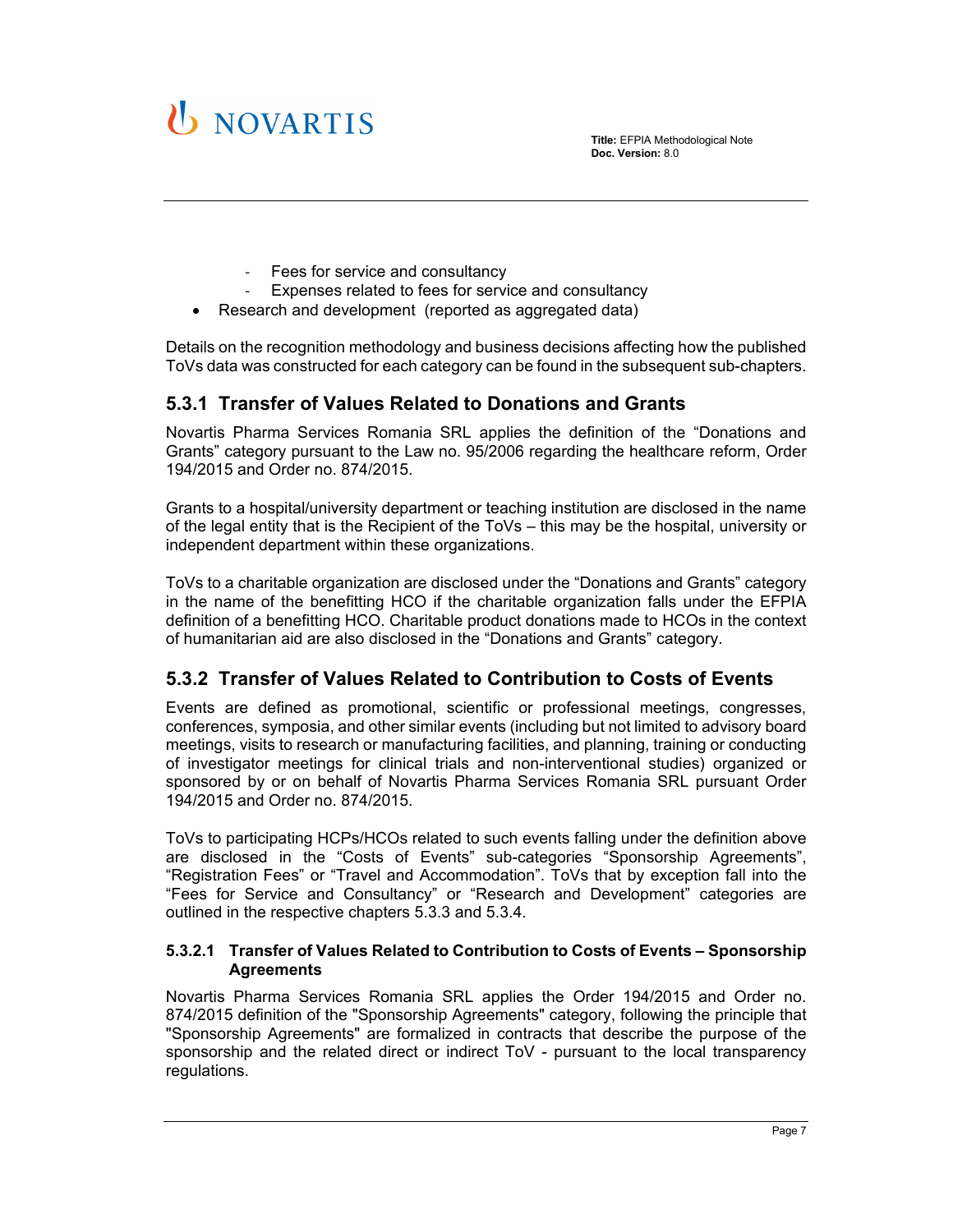**Title:** EFPIA Methodological Note **Doc. Version:** 8.0

# **D NOVARTIS**

In general, indirect sponsorship of an HCP through an HCO is disclosed under the "Sponsorship Agreements" category as payment to the HCO as first level Recipient of the ToV. This applies to the following categories: ToVs related to intermediaries selecting the faculty who acted as speakers or faculty at an event; ToVs related to advertising space, sponsoring of speakers/faculty, satellite symposia at congresses, courses provided by HCOs.

ToVs made through a professional conference organizer (PCO) as intermediary e.g. for the hire of booths or stand space on behalf of an HCO, are disclosed as ToVs either in the "Sponsorship Agreements" category or as "Fees for Services and Consultancy" – depending on the nature of the spend, in the name of the sponsored HCO as benefitting Recipient.

If an intermediary organized an event with sponsorship of Novartis Pharma Services Romania SRL on behalf of more than one HCO, the ToV is disclosed based on the actual ToV allocated to each benefitting HCO wherever possible. In cases where it was not possible to accurately allocate the ToVs to each HCO involved in the event, it was assumed that all HCOs had similar levels of involvement. In consequence, the ToV was divided by the number of HCOs, which would each be reported as having received their equal share of the ToVs.

### **5.3.2.2 Transfer of Values Related to Contribution to Costs of Events – Registration Fees**

Novartis Pharma Services Romania SRL applies the Order 194/2015 and Order no. 874/2015 definition of the "Registration Fees" related to cost of events categories pursuant to the local transparency regulations

In general (and for all types of events), whenever registration fees were charged for an event organized or sponsored by or on behalf of Novartis Pharma Services Romania SRL, they are disclosed in the name of the benefitting HCP or HCO. The total amount of registration fees paid in a given year to a HCO should be disclosed on an individual basis (in the name of the HCO) under "Contribution to Costs of Events". The total amount of Registration Fees paid in a given year to a HCP who is the clearly identifiable Recipient is disclosed on an individual basis (in his/her name) under "Contribution to Costs of Events".

ToVs related to virtual congresses (e-congresses) are reported as actual spend. Aggregate spend is disclosed under the HCO in each country and is reported in "Registration Fees" category. Virtual congress vouchers given to HCPs will be disclosed under the final beneficiary (HCP).

### **5.3.2.3 Transfer of Values Related to Contribution to Costs of Events – Travel & Accommodation**

Novartis Pharma Services Romania SRL applies the Order 194/2015 and Order no. 874/2015 definition of the "Travel and Accommodation" related to cost of events categories pursuant to the local transparency regulations.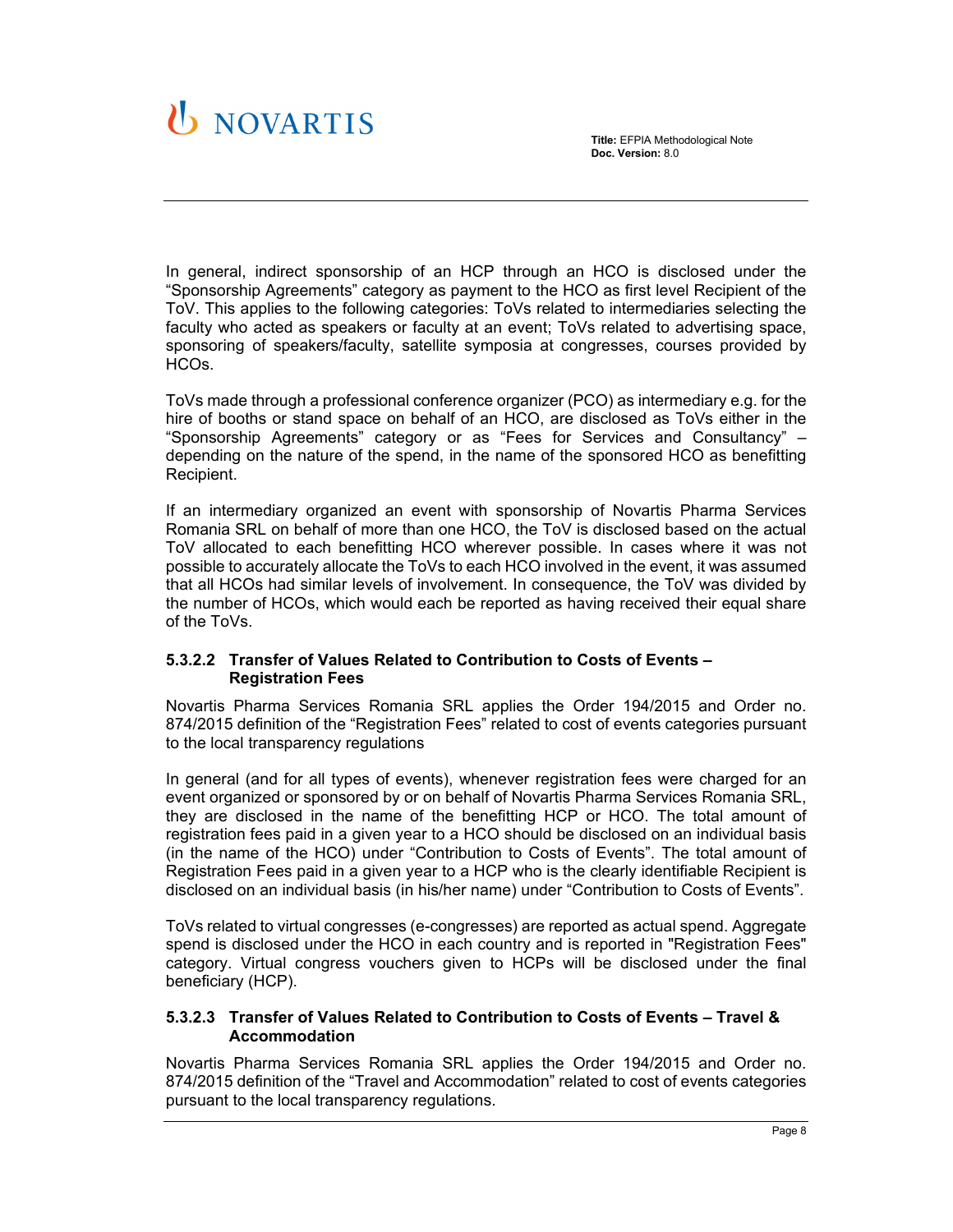

ToVs covered under the "Travel and Accommodation" category include costs of transportation (e.g. flights, trains, buses, taxis, etc., car hire tolls, parking fees) and accommodation (e.g. hotel, apartment, etc.) and meals if applicable and part of the contract.

In general, ToVs related to travel and accommodation are disclosed at first level Recipient basis. If the ToVs are made through an HCO or intermediary (third party), it will be disclosed at individual HCP level whenever possible (see chapter 5.1).

ToVs related to travel and accommodation for a group of HCPs such as group transportation by bus are disclosed on an aggregate basis. If the mass transportation is shared by a group of HCPs who have their primary practice in different countries, the ToVs are disclosed in aggregate with the total cost divided equally among the planned number of benefitting HCPs per country.

In case the benefitting HCP partly bears the costs related to travel and accommodation the net amount of the Novartis Pharma Services Romania SRL payment offset by payment from HCP is disclosed as ToV under the "Travel and Accommodation" category in the name of the HCP.

### **5.3.3 Transfer of Values Related to Contribution to Fees for Service and Consultancy**

#### **5.3.3.1 Transfer of Values related to Contribution to Fees for Service and Consultancy – Fees**

Novartis Pharma Services Romania SRL applies the Order 194/2015 and Order no. 874/2015 definition of the "Fees for Service and Consultancy" category pursuant to the local transparency regulations.

ToVs covered under the "Fees for Service and Consultancy" category, whether made directly or through a third party to an HCP/HCO, include but are not limited to services performed in connection with third-party congresses, speakers' fees, speakers' trainings, medical writing, data analysis, development of education material, interviews e.g. on Novartis Pharma Services Romania SRL products or research, general consulting/advising, services by distributors, consultancy for tool/questionnaire selection or analysis, other items that are locally applicable.

Novartis Pharma Services Romania SRL has formalized such collaboration in a contract describing the purpose of ToVs. In general, the ToVs received by the contracting entity – which may be an HCP, a legal entity owned by an HCP (considered an HCO under the EPFIA Disclosure Code) or an HCO – are disclosed under the "Fees for Service and Consultancy" category in the name of that contracting entity.

As mentioned in Chapter 5.3.2.1, ToVs made through a PCO as intermediary (e.g. for the hire of booths or stand space on behalf of an HCO), are disclosed as ToVs either in the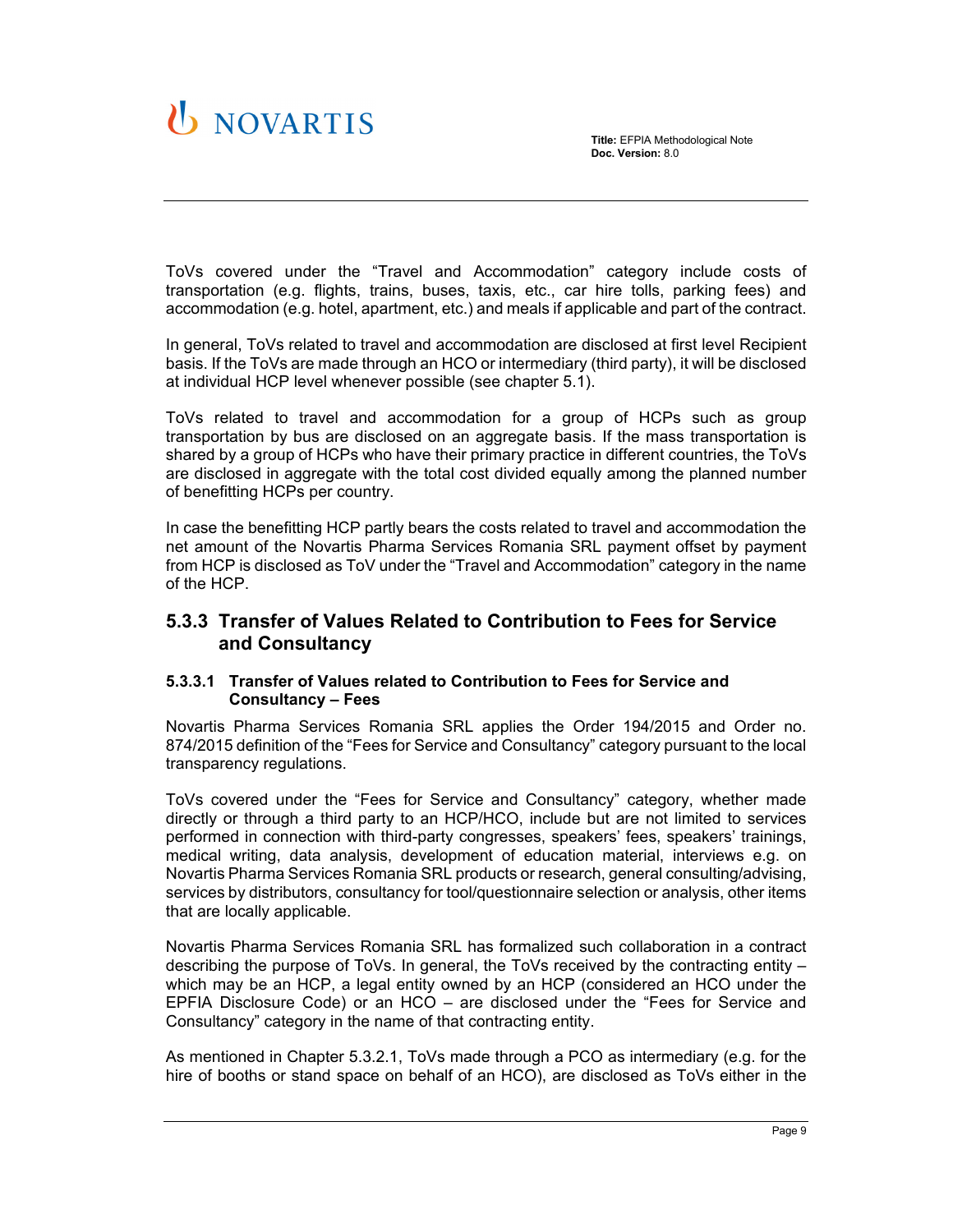

"Sponsorship Agreements" category or as "Fees for Services and Consultancy depending on the nature of the spend, in the name of the sponsored HCO as benefitting.

ToVs related to market research studies for which the identity of the Recipient was known to Novartis Pharma Services Romania SRL, are disclosed under the "Fees for Service and Consultancy" category. ToVs related to market research studies for which the identity of the HCP/HCO was not known to Novartis Pharma Services Romania SRL are not disclosed as the right of the respondents to remain anonymous is embodied in market research definitions and relevant codes of conduct worldwide.

#### **5.3.3.2 Transfer of Values related to Contribution to Fees for Service and Consultancy – Related Expenses**

Novartis Pharma Services Romania SRL fully complies with the Order 194/2015 and Order no. 874/2015 definition of the "Fees for Service and Consultancy - Related Expenses" category pursuant to the local transparency regulations.

In general, the ToVs amount related to expenses such as travel and accommodation cost associated with the activity agreed to in a "Fees for Service" or "Consultancy" contract do not constitute part of the fees itself; in consequence such ToVs are disclosed under the "Related Expenses" category in the name of the benefitting HCP/HCO.

In case such expenses were not material (e.g. of limited value), or when such expenses despite best effort could not be accurately disaggregated from the fees, such ToVs have been disclosed as part of the total amount of fees under the "Fees for Service or Consultancy" category.

### **5.3.4 Transfer of Values Related to Research and Development**

Novartis Pharma Services Romania SRL applies the EFPIA definition of the "Research and Development" category as outlined in EFPIA Code – Definitions, the definition of nonclinical studies in the OECD Principles on Good Laboratory Practice, the definition of clinical trials and non-interventional studies (as defined in Directive 2001/20/EC and Section 15.01 of the HCP Code) - pursuant to the definition in the national disclosure code.

As per local legal requirements, ToVs related to the following Research and Development activities is not locally disclosed.

ToVs **related to the following Research and Development activities** are disclosed under the "Research and Development" category in aggregate form whenever they fall under the definition of Research and Development by the EFPIA Code, for example:

- Activities related to the planning or conduct of non-clinical studies, clinical trials or prospective non-interventional studies and that involve the collection of patient data from or on behalf of individual, or groups of HCPs specifically for the study (Section 15.01 of the HCP Code).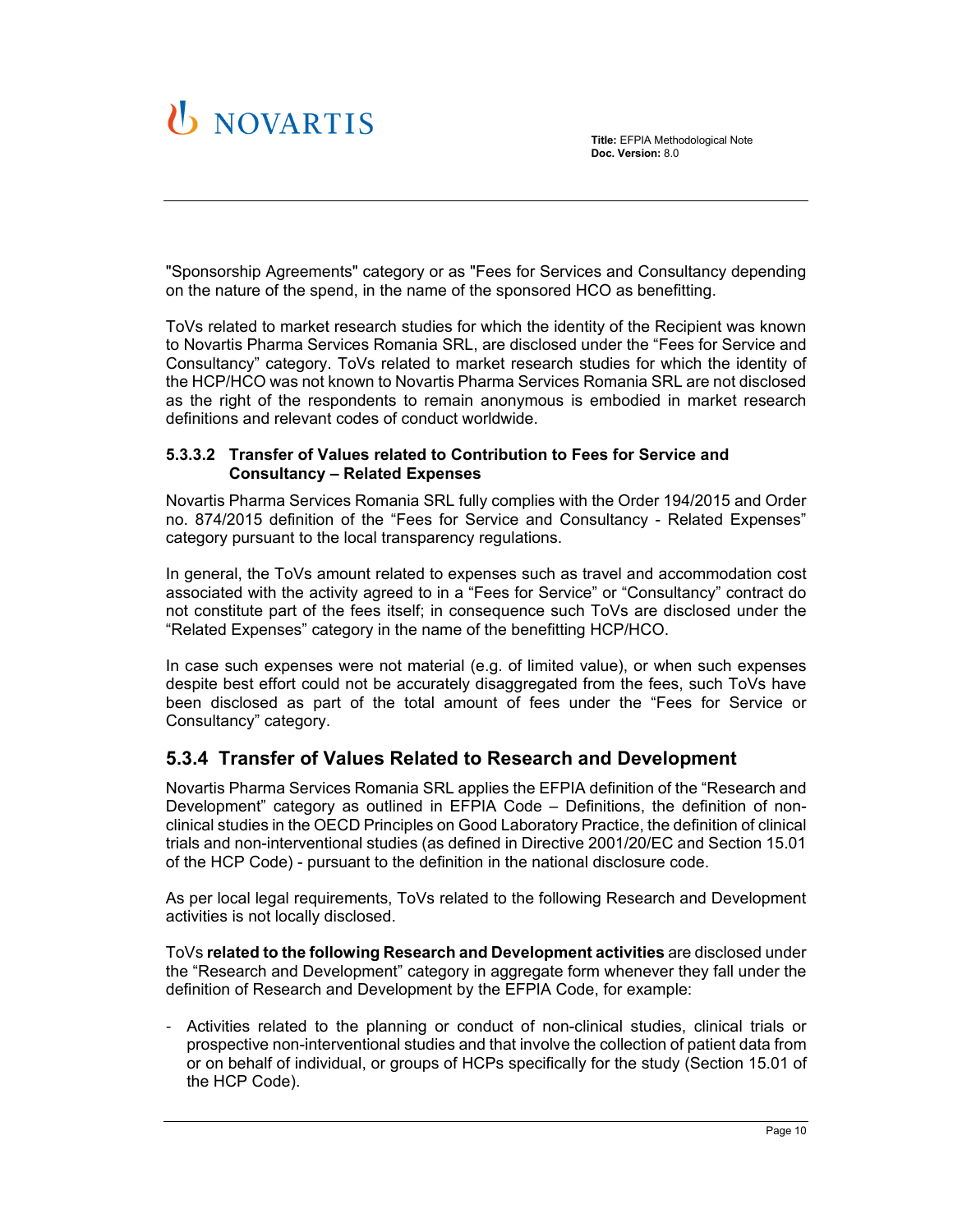

- IIT (Investigator initiated trials) and IST (Investigator sponsored trials since, although not initiated by Novartis Pharma Services Romania SRL , they may benefit from Novartis Pharma Services Romania SRL
- Post marketing trials, investigator meetings in which case the total ToV amount is disclosed and in case of participating HCP from other countries, the total actual cost per meeting (incl. infrastructure, travel, logistic and with exclusion of meals whenever possible) is divided by the number of participants per country of practice
- ToVs related to early stage research if falling under the definition of Research and Development in the EFPIA Code

- In case ToVs relating prospective and retrospective non-interventional studies cannot be distinguished, all non-interventional studies are disclosed on an individual basis.

ToVs made by or on behalf of Novartis Pharma Services Romania SRL **related to consultancy activities** are disclosed under the **"Research and Development" category** in aggregate form whenever they fall under the definition of Research and Development by the EFPIA Code: consultancy activities related to the planning/conduct of non-clinical studies, clinical trial or prospective non-interventional studies, ethics committees, steering committee and advisory board activities related to the planning or conduct of non-clinical studies, clinical trial or prospective non-interventional studies, adjudication committees, speaker programs, scientific meetings..

ToVs related to **licensing fees** paid for the use of Clinical/Health Economics and Outcomes Research questionnaires and tools, if the questionnaires and tools are intended for use with an Research and Development project/study are reported in aggregate form under the "Research and Development" category.

# **6. Measures Taken to Ensure Compliance with Data Privacy Requirements**

This chapter describes measures taken by Novartis Pharma Services Romania SRL to ensure compliance with data privacy regulations, rules on consent collection and managing of relevant information in compliance with relevant internal rules, data privacy laws and regulations.

## **6.1 Safeguarding Measures to Address Lawful Collection, Processing and Transfer of HCPs´ Personal Data**

Data privacy refers to the individual's fundamental right to control the use of, access to and disclosure of information that describes or identifies the individual ("personal Information"). To fulfil the transparency disclosure requirements, it is necessary to collect, process and disclose such personal data within and outside of Novartis Pharma Services Romania SRL. This data will be published for 3 years in public domain and stored for a minimum of 5 years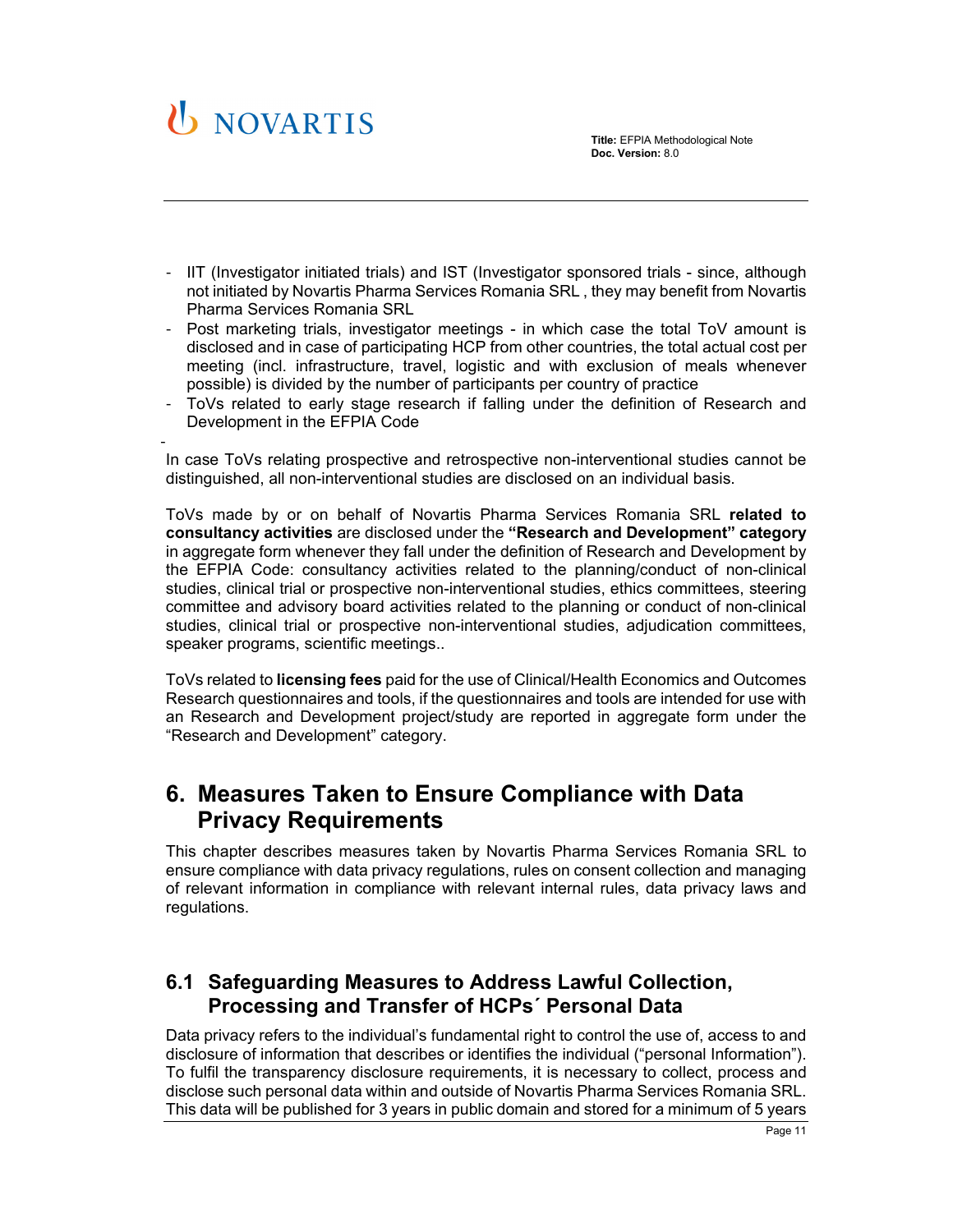



on record by the Novartis Pharma Services Romania SRL (publishing affiliate). The disclosure of such personal information by Novartis Pharma Services Romania SRL is at all times limited to the intended purposes.

In case personal data had to be transferred from countries to the central Novartis Transparency data repository manually (e.g. Excel) or via interfaces, applicable local regulations for the transfer were assessed at local level and managed accordingly. Where required, the transfer of data to a third country (outside the EU/EEA) was approved by the data controller´s Novartis Pharma Services Romania SRL country data protection authority (e.g. Information Commissioner).

## **6.2 Consent Collection**

No consent collection was required since Novartis Pharma Services Romania SRL pursues the disclosure based on local transparency laws during the 2021 disclosure cycle for these ToV categories.

As disclosure is mandatory by law, consent is not legally required.

# **7. Financial Aspects**

This chapter focusses on the financial aspects related to recognition methodology and business decisions associated with the collection and disclosure of the ToVs information.

Novartis Pharma Services Romania SRL complies with the division accounting principles and the financial disclosure methodology - pursuant to the Order 194/2015 and Order no. 874/2015.

Novartis Pharma Services Romania SRL decided to apply the following rules for ToVs payment dates based on type of ToVs: direct ToVs are disclosed based on the date the payment has been cleared via banking system. Indirect ToVs related to events such as congresses for which the dates of (in kind) expenses differ from the date(s) the event took place, are disclosed using the date of the last day of the event.

Novartis Pharma Services Romania SRL discloses ToVs net amount only. If VAT cannot accurately be excluded, the full ToV amount is disclosed.

Currency treatment – foreign currency ToVs will be converted using actual exchange rates in agreement with the accounting policy of the Novartis Pharma Services Romania SRL. ToVs will be disclosed in the local currency of the country where the disclosing entity is located. For direct and indirect ToVs, the foreign currency is converted to the local currency of the disclosing entity based on the transaction date. For cross-border ToVs, the foreign currency is converted to the local currency of the disclosing entity based on the average rate for the month in which the ToV occurred, using the Novartis Treasury rates.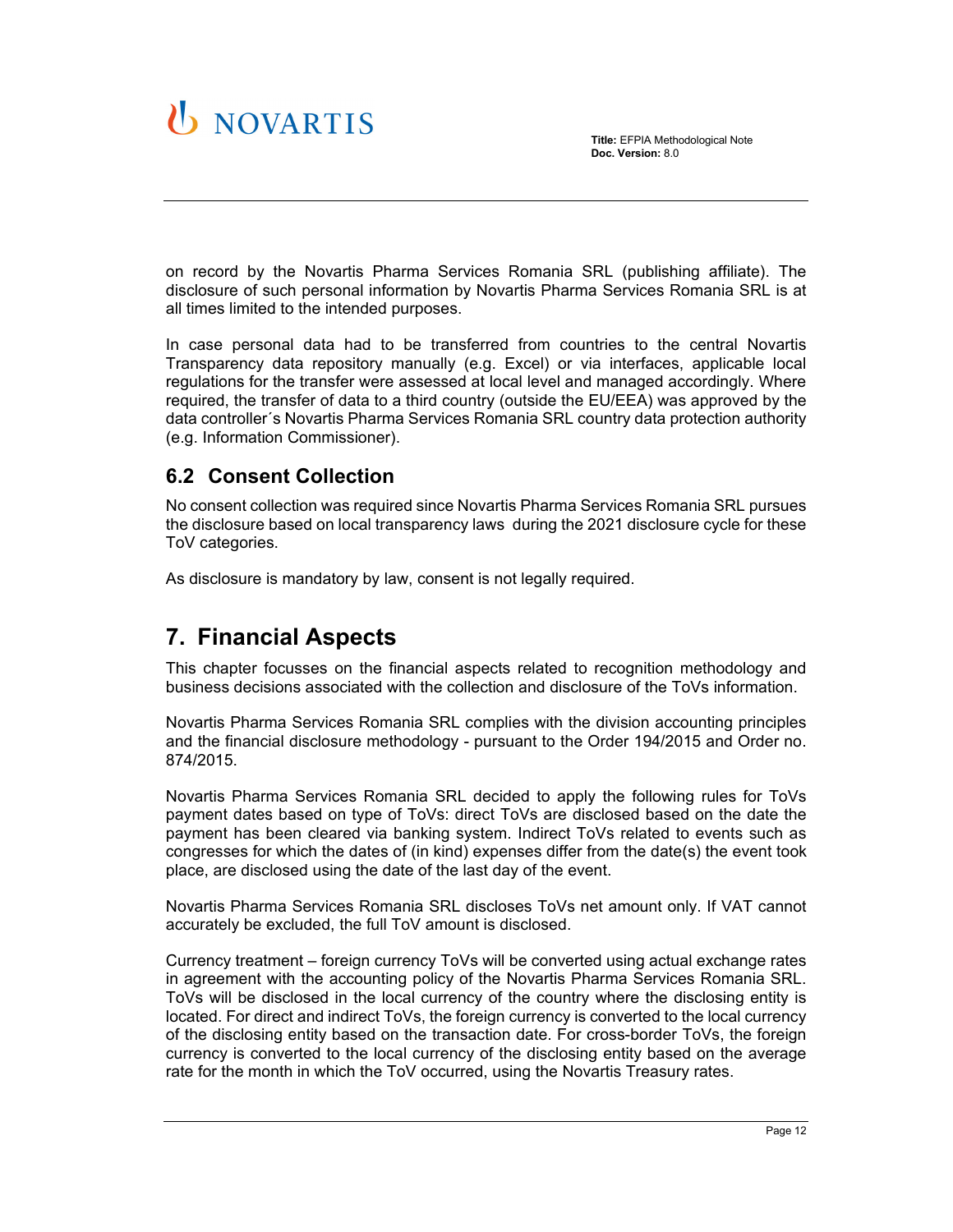# U NOVARTIS

**Title:** EFPIA Methodological Note **Doc. Version:** 8.0

The responsibility for disclosing and reporting ToVs is with the disclosing entity country where the Recipient's principle practice is located. In the case of payments made by Novartis Pharma Services Romania SRL to an HCP or HCO, and then cross-charged to another Novartis company, or made by another Novartis company to an HCP or HCO and then cross-charged to Novartis Pharma Services Romania SRL , the ToV information is provided by the original paying entity to the disclosing entity. The ToV will only be recognized once in the country where the Recipient's principle practice is located.

In case of cross-border ToVs as defined in chapter 5.2, direct ToVs will be recognized when the payment has been cleared via the banking system and indirect ToVs will be related to the end date of the event. This information will not be available to the disclosing country immediately and so there may be cutoff recognition issues over year-end. If ToV information is not provided to the Novartis Pharma Services Romania SRL with adequate time to be included for disclosure in the expected reporting year, it will be disclosed in the immediate following year.

In case of multi-year contracts, ToVs are recognized based on the date the payment has been cleared via the banking system. If, for example, the HCP/HCO has entered into a contract with a term of three years and receives equal annual payments, these ToVs of an amount of one third of the total contract value would be disclosed each year in the appropriate category.

If Novartis Pharma Services Romania SRL realize that significant spend is recorded after cutoff date, will re-publish an updated report within 3 months and according to the local code.

# **8. Published Data**

Novartis Pharma Services Romania SRL applies the definition of "Form of Disclosure pursuant to the Order 194/2015 and Order no. 874/2015.

This 2021 Novartis Pharma Services Romania SRL Disclosure Report has been sent to the national drug and medical devices agency in accordance with local transparency requirements and will been officially published on a further date which was not made public. Disclosures are made on an annual basis on March 31st of each year, for the full previous calendar year. Publication is made via the following disclosure platform: ANMDM platform and local Novartis Romania website.

The platform chosen fulfills the recommendation of the EFPIA Disclosure Code as being a platform accessible in the country where the Recipient has the primary practice and following the local laws or regulations of the country where the Recipient has their practice. All EFPIA Disclosure Reports published by Novartis Pharma Services Romania SRL and any other Novartis affiliate in Romania are published on the same platform: Novartis.com.ro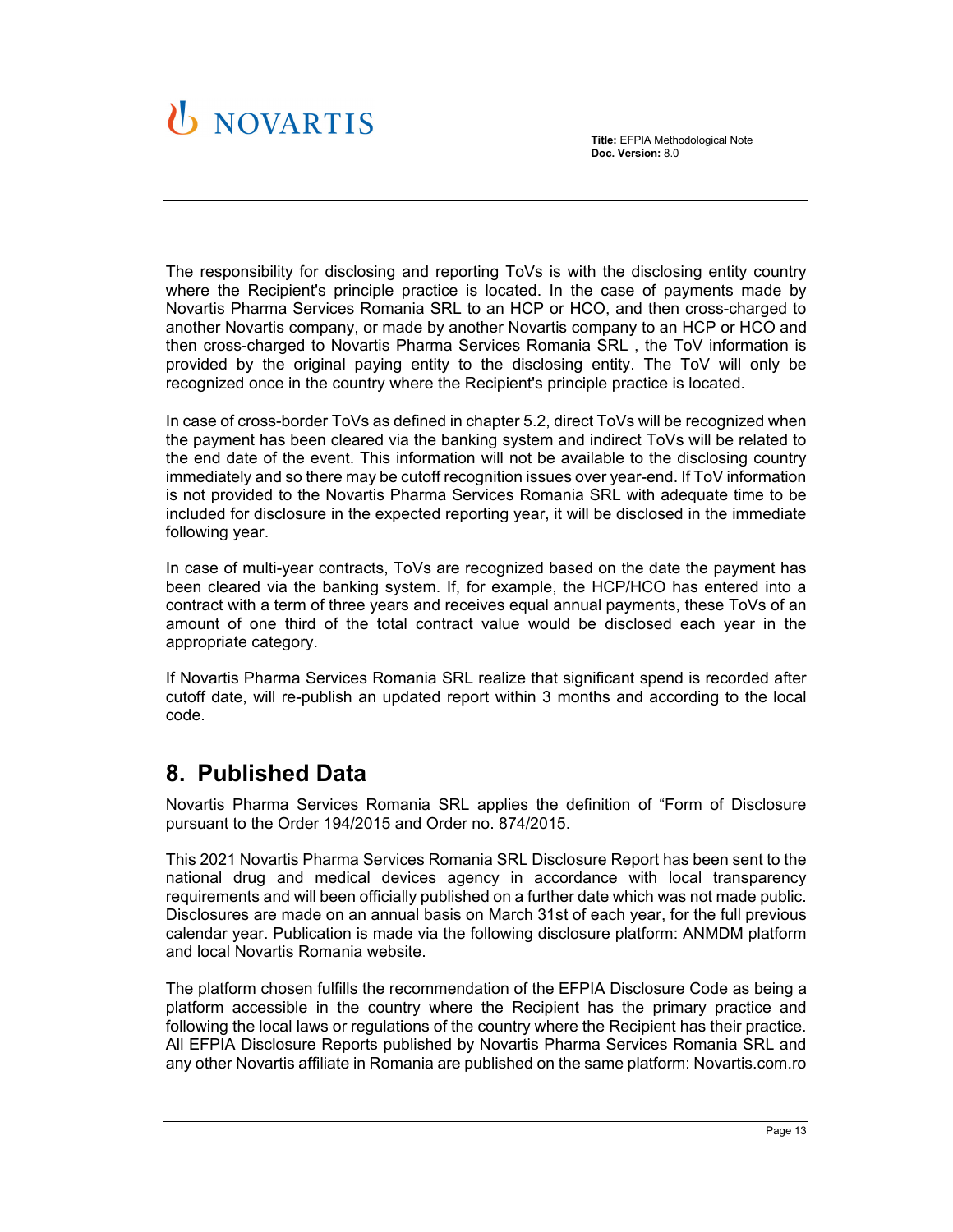



This data will remain published for 3 years in public domain and stored for a minimum of 5 years on record by the publishing affiliate.

# **9. Acronyms and Abbreviations**

This chapter includes a list of acronyms, abbreviations and definitions for documentation purpose, based on Definitions in the EFPIA Code whenever possible:

- **Contract Research Organization (CRO):** an organization that provides support to the pharmaceutical, biotechnology, and medical device industries in the form of research services outsourced on a contract basis.
- **Healthcare Professional (HCP):** Any natural person that is a member of the medical, dental, pharmacy or nursing professions or any other person who, in the course of his or her professional activities, may prescribe, purchase, supply, recommend or administer a medicinal product and whose primary practice, principal professional address or place of incorporation is in Europe. For the avoidance of doubt, the definition of HCP includes: (i) any official or employee of a government agency or other organization (whether in the public or private sector) that may prescribe, purchase, supply or administer medicinal products and (ii) any employee of a Member Company whose primary occupation is that of a practicing HCP, but excludes (x) all other employees of a Member Company and (y) a wholesaler or distributor of medicinal products.
- **Healthcare Organization (HCO):** Any legal person (i) that is a healthcare, medical or scientific association or organization (irrespective of the legal or organizational form) such as a hospital, clinic, foundation, university or other teaching institution or learned society (except for patient organizations within the scope of article 21 of the EFPIA Code) whose business address, place of incorporation or primary place of operation is in Europe or (ii) through which one or more HCP provide services.
- **Member Associations:** as defined in the EFPIA Statutes, means an organisation representing pharmaceutical manufacturers at national level whose members include, among others, research-based companies. Collectively, the national Member Associations or their constituent members, as the context may require, are bound by the EFPIA Code.
- **Member Companies:** as defined in the EFPIA Statutes, means research-based companies, developing and manufacturing Medicinal Products in Europe for human use.
- Professional Conference Organizer (PCO): a company which specializes in the organization and management of congresses, conferences, seminars and similar events.